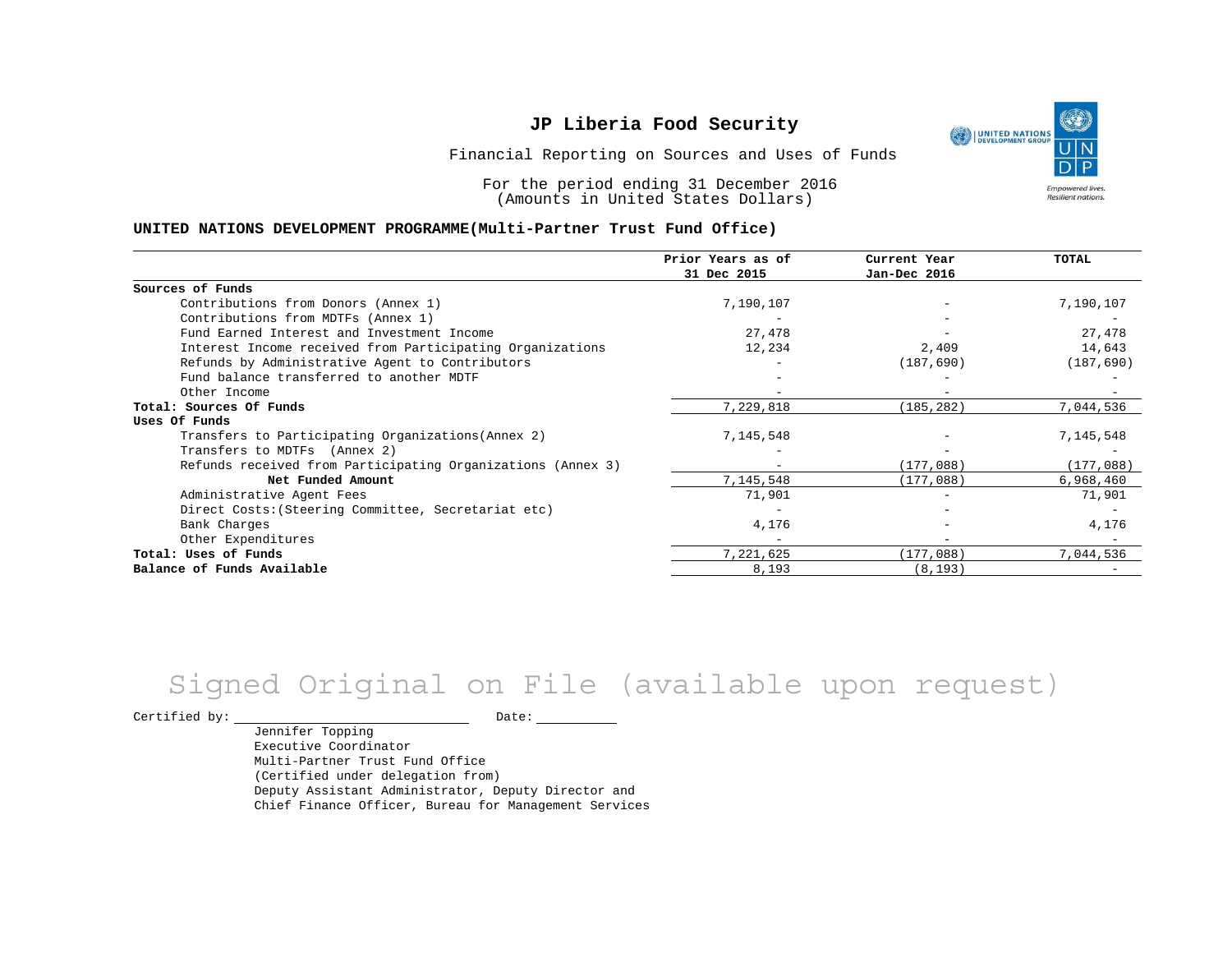

Financial Reporting on Sources and Uses of Funds

For the period ending 31 December 2016 (Amounts in United States Dollars)

### **UNITED NATIONS DEVELOPMENT PROGRAMME(Multi-Partner Trust Fund Office)**

**Annex - 1: Contributions**

|                       | Prior Years as of | Current Year             | TOTAL     |
|-----------------------|-------------------|--------------------------|-----------|
|                       | 31 Dec 2015       | Jan-Dec 2016             |           |
| From Contributors     |                   |                          |           |
| GOVERNMENT OF DENMARK | 7,190,107         | $\overline{\phantom{0}}$ | 7,190,107 |
| Total: Contributions  | 7,190,107         | $-$                      | 7,190,107 |

# Signed Original on File (available upon request)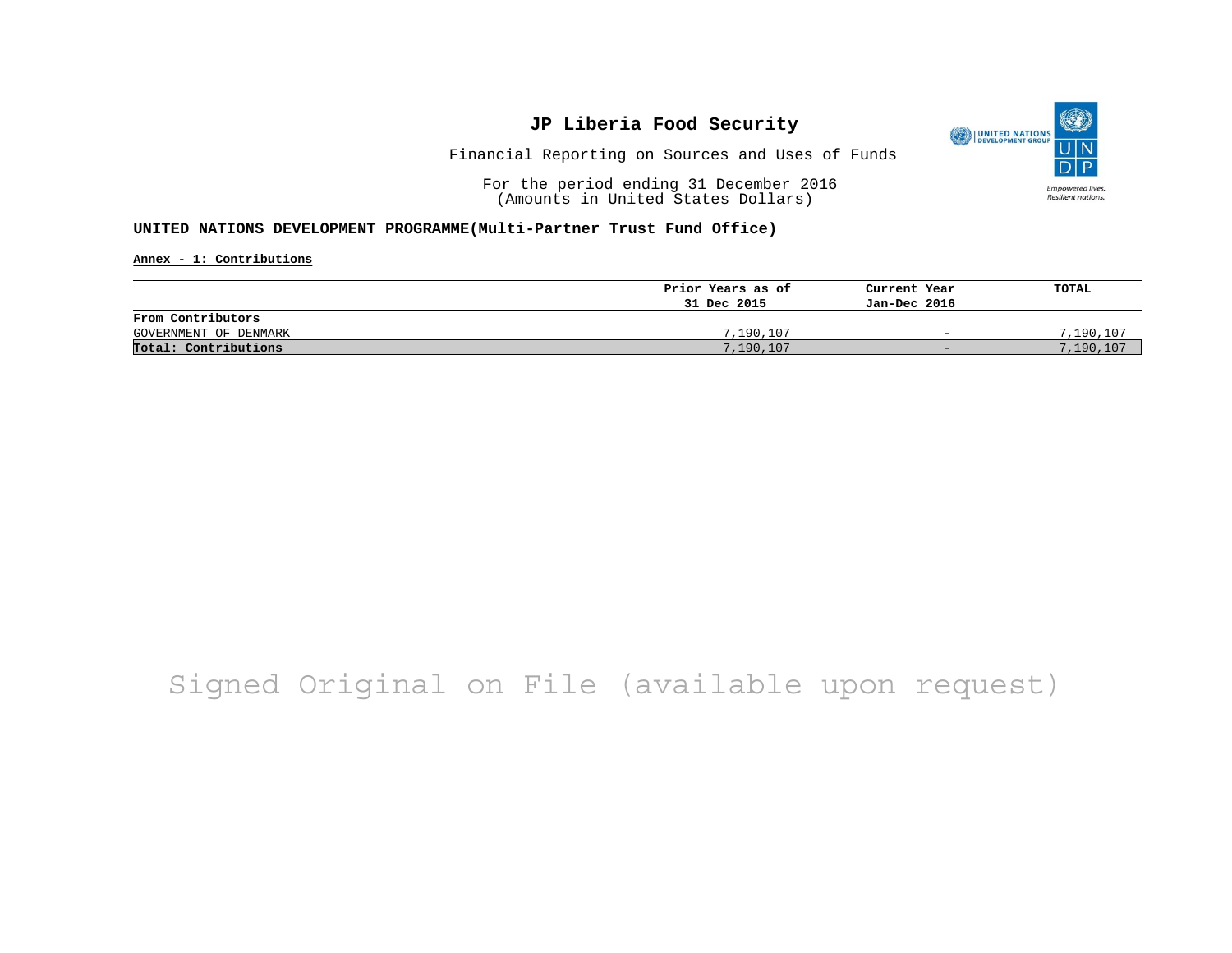

Financial Reporting on Sources and Uses of Funds

For the period ending 31 December 2016 (Amounts in United States Dollars)

### **UNITED NATIONS DEVELOPMENT PROGRAMME(Multi-Partner Trust Fund Office)**

**Annex - 2: Transfers**

|                                | Prior Years as of | Current Year             | <b>TOTAL</b> |
|--------------------------------|-------------------|--------------------------|--------------|
|                                | 31 Dec 2015       | Jan-Dec 2016             |              |
| To Participating Organizations |                   |                          |              |
| FAO                            | 2,789,309         | $\overline{\phantom{0}}$ | 2,789,309    |
| UNDP                           | 1,908,310         | $\overline{\phantom{0}}$ | 1,908,310    |
| UNWOMEN                        | 836,146           | $\overline{\phantom{a}}$ | 836,146      |
| WFP                            | 1,611,783         | $\overline{\phantom{m}}$ | 1,611,783    |
|                                |                   |                          |              |
| Total Transfers                | 7,145,548         | $-$                      | 7,145,548    |

# Signed Original on File (available upon request)